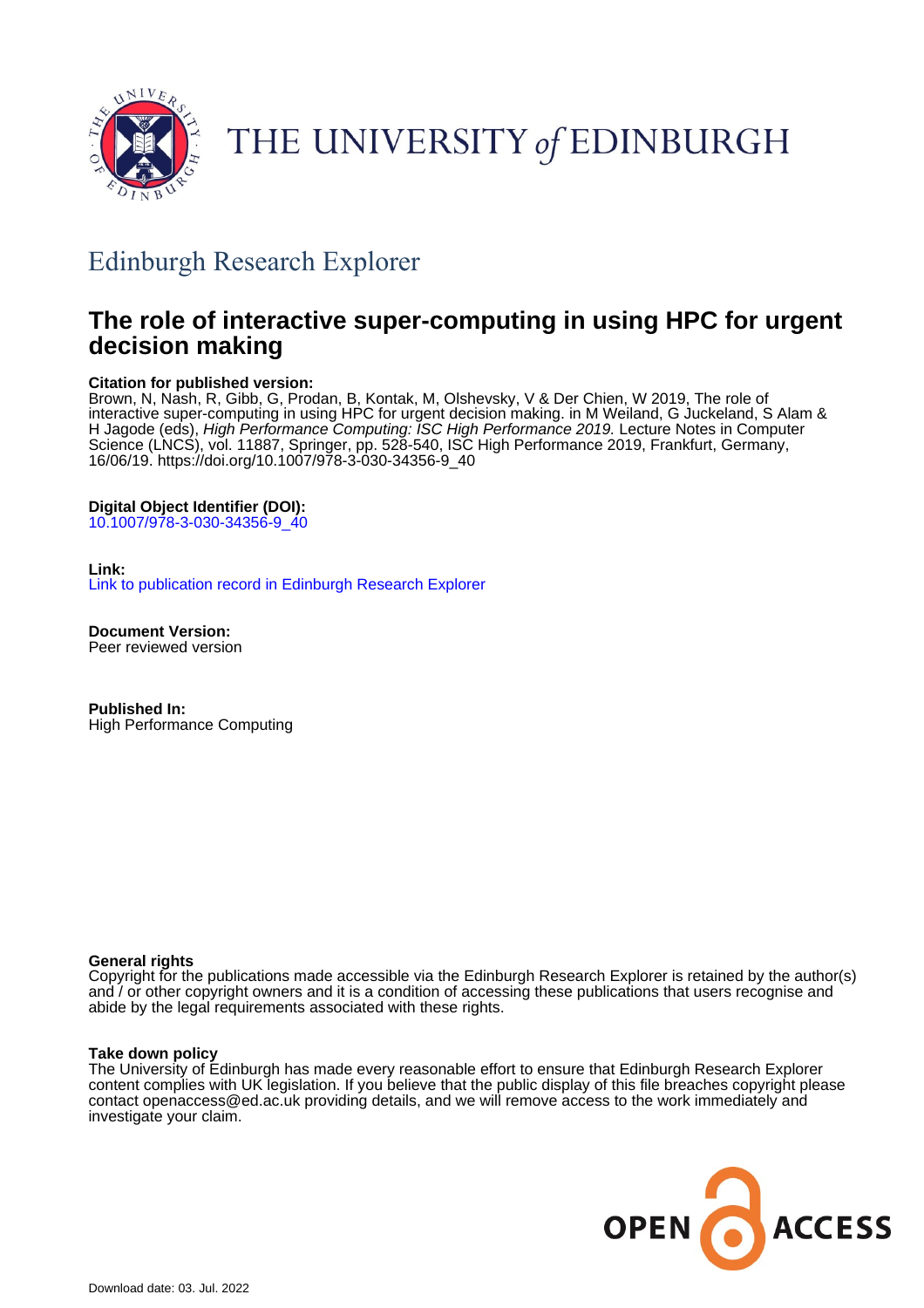### The role of interactive super-computing in using HPC for urgent decision making

Nick Brown<sup>1</sup>, Rupert Nash<sup>1</sup>, Gordon Gibb<sup>1</sup>, Bianca Prodan<sup>1</sup>, Max Kontak<sup>2</sup>, Vyacheslav Olshevsky<sup>3</sup>, and Wei Der Chien<sup>3</sup>

 $1$  EPCC, The University of Edinburgh, Bayes Centre, Edinburgh, UK n.brown@epcc.ed.ac.uk

<sup>2</sup> German Aerospace Center, High-Performance Computing Group, Cologne <sup>3</sup> KTH Royal Institute of Technology, Stockholm, Sweden

Abstract. Technological advances are creating exciting new opportunities that have the potential to move HPC well beyond traditional computational workloads. In this paper we focus on the potential for HPC to be instrumental in responding to disasters such as wildfires, hurricanes, extreme flooding, earthquakes, tsunamis, winter weather conditions, and accidents. Driven by the VESTEC EU funded H2020 project, our research looks to prove HPC as a tool not only capable of simulating disasters once they have happened, but also one which is able to operate in a responsive mode, supporting disaster response teams making urgent decisions in real-time. Whilst this has the potential to revolutionise disaster response, it requires the ability to drive HPC interactively, both from the user's perspective and also based upon the arrival of data. As such interactivity is a critical component in enabling HPC to be exploited in the role of supporting disaster response teams so that urgent decision makers can make the correct decision first time, every time.

Keywords: Urgent decision making, Disaster response, Interactive HPC, VESTEC

#### 1 Introduction

The ability to perform faster than real-time simulations of large-scale situations is becoming a reality due to the technological advances that computing, and specifically HPC, has enjoyed over the past decade. This opens up a host of opportunities including the ability to leverage HPC in the role of time-critical decision support for unfolding emergency scenarios. However to do this one must extend the state of the art in numerous fields such as in-situ HPC data analytics, the assimilation and ingestion of data sources (e.g. from sensors measuring actual situational conditions), data reduction and statistical sampling for real-time visualization.

The Visual Exploration and Sampling Toolkit for Extreme Computing (VESTEC) project is exploring the fusion of HPC with real-time data for supporting urgent decision makers in the role of disaster response. In this project we are concerned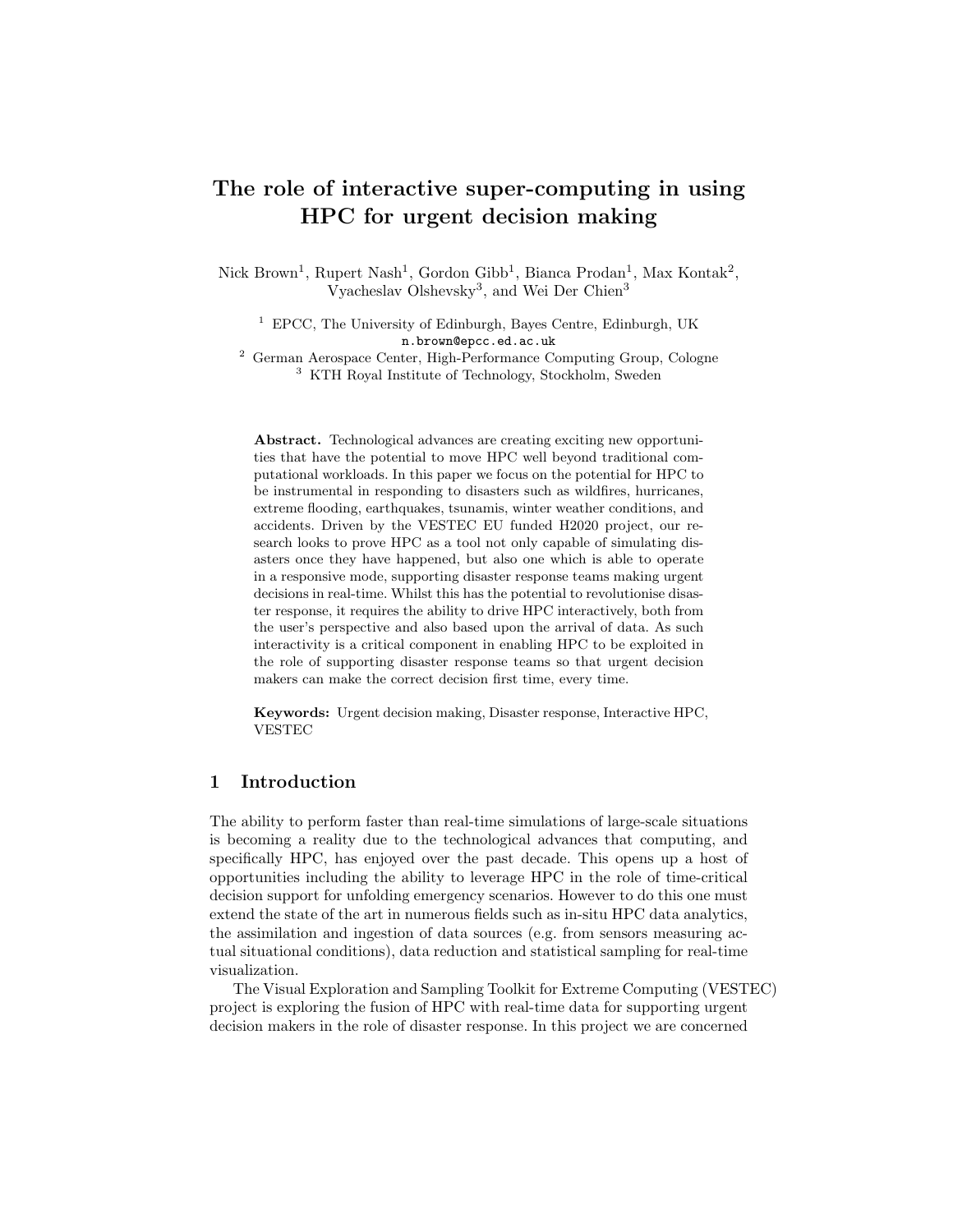with three use-cases that drive our research in this area. The first one is the spread of mosquito borne diseases, which is a major health challenge around many parts of the world. This spread is heavily influenced by weather and current mosquito conditions, so being able to combine real world mosquito reports, accurate temperature values and short range weather forecasts is critical when simulating how the spread will progress in the short to medium term.

The second VESTEC use-case is the progression of forest fires and the ability to explore the impact of different response scenarios. Based on the successful Wildfire Analyst application, this code is currently fed manually with data from the field, but this is a labour intensive process generating extra work for the disaster response teams and inducing a time lag on information, limiting the real-time use of this tool. By automating the process it will make this things far more dynamic, reduce the load on the operators and enable a much greater quantity of data to be exploited in the simulation of wildfires. The third use-case is that of space weather, for instance solar storms, which is very costly because of the damage done to satellites. Whilst it is possible for satellites to be switched off, thus protecting them, one needs prior warning and-so being able to ingest the current space weather conditions and run this through simulation tools is a very valuable proposition as it enables the estimation of risk to assets.

Whilst these three use-cases represent very different areas, all with novel challenges, there are a number of general similarities. All three involve the ingestion of large volumes of data and, as it currently stands, all generate large volumes of output data which is then processed offline by downstream tools. All use-cases involve coupled simulations where a number of distinct codes must be executed in a specific order, for example the execution of a high resolution weather model before feeding the results into the mosquito borne diseases simulation. Lastly, all models involve, to some extent, ensembles which need to be rapidly started and stopped based on new data arriving unpredictably, and also steered by the urgent decision maker.

In order to fully leverage HPC for disaster response, one must embrace the interactive nature of these workflows, selecting the appropriate tools and techniques to support how these technologies can support emergency decision makers in their work. The rest of this paper is organised as follows, after briefly considering related work and background in Section 2, we then explore the role of interactivity in Section 3 by considering the three main interactivity challenges one faces when using HPC for urgent decision making. In Section 4 we explore the role of cloud computing in urgent decision making before drawing conclusions in Section 5.

#### 2 Background and Related work

In Section 1 we highlighted the fact that the three VESTEC use-cases currently write their data to disk for offline processing at some later point. When moving to exploiting HPC in a more real-time urgent decision responsive mode, where operators need the results ASAP, then the overhead of IO makes this offline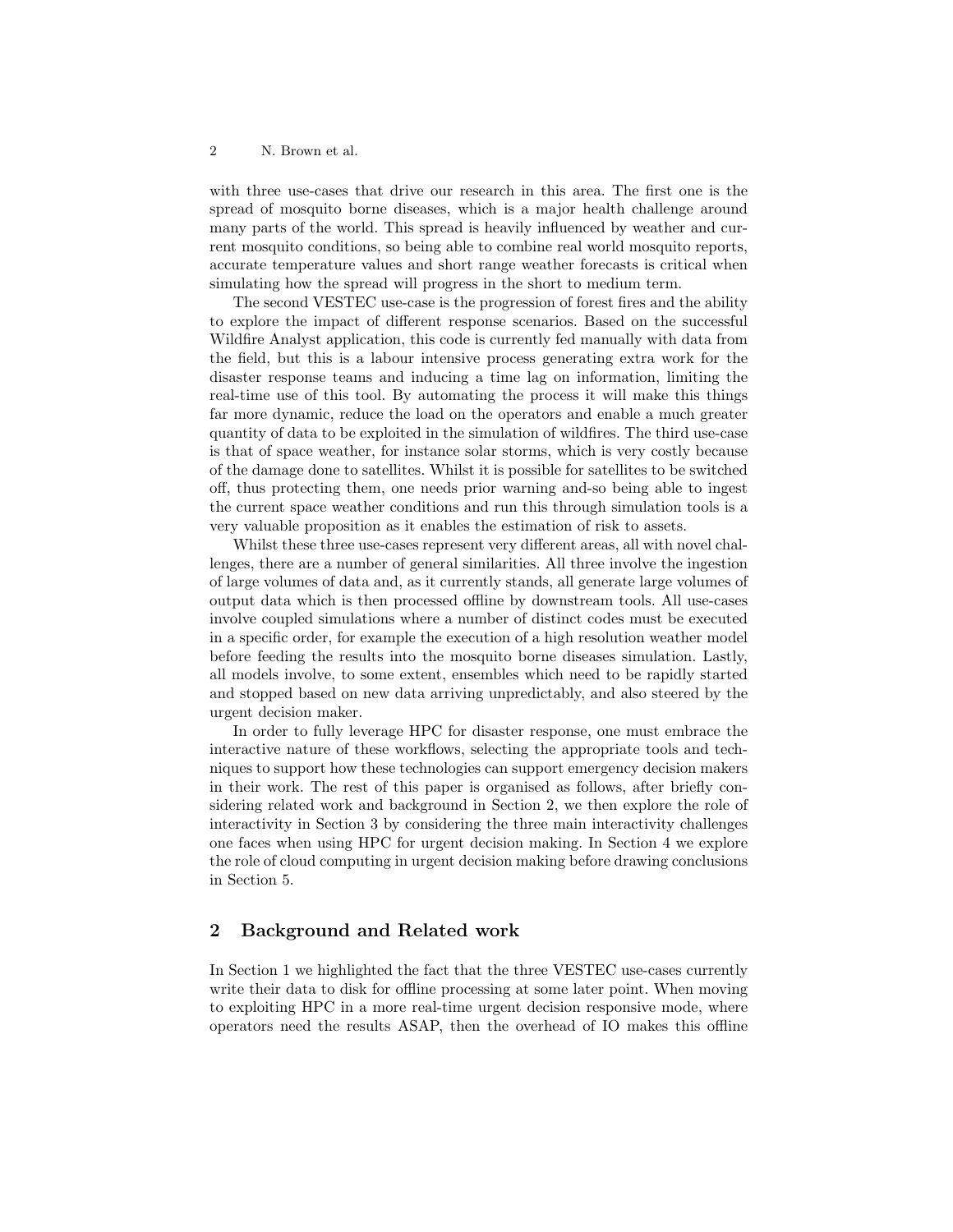analytics approach prohibitive. Therefore a logical starting point is to consider the current state of the art in processing data from simulations in-situ. This is illustrated in Figure 1, where cores of a processor are shared between compute (C) and data analytics (D). The general idea is that a number of compute cores are serviced by a data analytics core, and these compute cores fire and forget their raw data over to the corresponding data core for analytics whilst the computation proceeds. The major benefit of this is that the raw data is never written to disk, thus avoiding the overhead of IO and the compute cores can continue to work with data analytics proceeding concurrently. Typically this data analytics involves some form of data reduction, or live visualisation.

Existing frameworks such as XIOS [3], Damaris [6], ADIOS [5], and MONC [4] are examples of in-situ data analytics commonly used by HPC simulation codes. While these approaches have proven effective and efficient at interleaving data analytics with running simulations none of them do so in real-time, address the issues of ensemble simulation or, most importantly, support the assimilation and incorporation of new data into running simulations. These limitations are key requirements for a system that is required to support urgent decision making and, as such, one needs to go further than the current state of the art in in-situ data analytics.



Fig. 1. In-situ data analytics, where cores are shared between computation and data handling

More generally there have been previous attempts at using HPC for urgent decision making. One such example was the SPRUCE project [1], which agreed with machine owners a priori that their resource could be used to run urgent workloads. Responders were given tokens which represented the amount of time they had available on the specific machine for their workload. The solution was somewhat more nuanced than this because a number of modes of access were supported. These ranged from jobs submitted with some sort of priority in the batch queue, all the way to forcibly terminating already running jobs and replacing them for with the urgent job. The more severe the mode, the more user tokens were used up.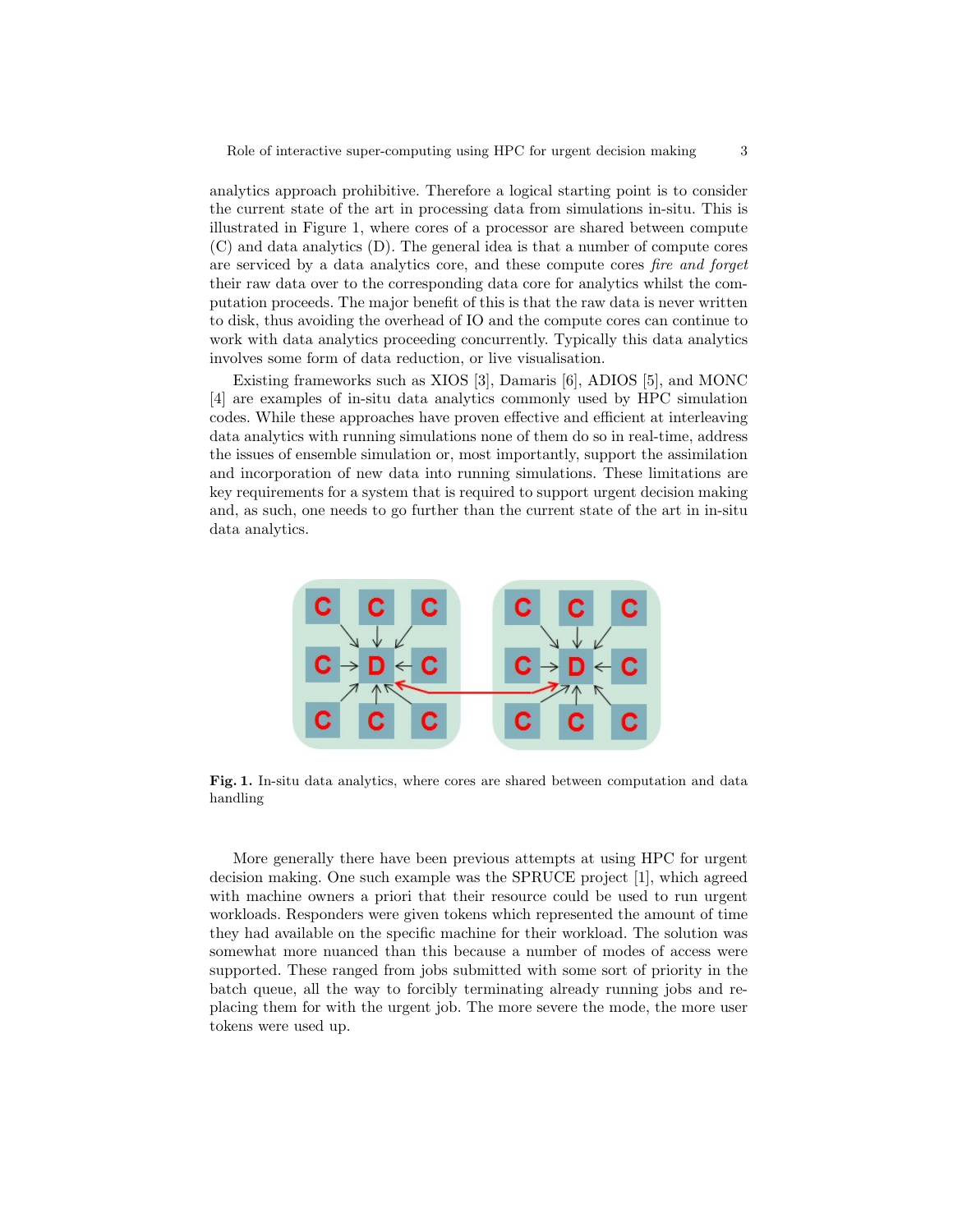However these previous uses of HPC for urgent decision making still involved a batch processing model, where operators submit jobs, commonly with some priority in the queue, and once these have completed the results are used to inform response decisions. However this is not sufficient for our approach because, to take advantage of the high velocity data and live data analytics methods which are becoming commonplace, a much more interactive pattern must be embraced. The traditional batch processing organisation, which has served classic HPC workloads so well over many decades, is simply not appropriate here as we require the execution of ensemble models driven by the unpredictable arrival of data and chaining of HPC codes. This is further complicated by the fact that, in order for the results to be of use to the disaster response team, these urgent jobs must run within a specific bounded time. Furthermore, as simulations are then progressing it is crucially important for a user to be able to interacting with them and exploring numerous options and response techniques.

#### 3 The role of interactivity

We believe that using HPC for urgent decision making requires interactivity in three main areas:

- 1. User interaction with running simulations: gaining feedback as the code is running and the ability to modify the simulation state and parameters as it is executing
- 2. Dynamic ensemble simulations: where jobs can be started and stopped on the fly. This is either driven directly by the user, or automatically based on the arrival of sensor data
- 3. Supporting an interactive workload: where the arrival of new data, or completion of another code, such as a weather model, automatically starts new jobs

These three points are illustrated in Figure 2, where a central VESTEC system connects data sources and disaster response teams, to HPC machines. Taking the Wildfire Analysist use-case as an example, it was highlighted in Section 2 that until now interaction with this code is manual, where first line responders have to explicitly start new simulations based upon updated information they have received and entered. Instead, as per Figure 2, the ability to drive the code dynamically, so that data is automatically picked up as it streams in and leveraged according to some predefined rules, relieves considerable pressure from the disaster response team and potentially results in much more accurate, up to date, perspective of the situation.

In this section We explore the challenges and solutions associated with each of these three components of interactivity in using HPC for urgent decision making.

#### 3.1 Interacting with running simulations

At many GBs in size, the data generated by the codes involved in our three use-cases is substantial and, as discussed in Section 2, it is already understood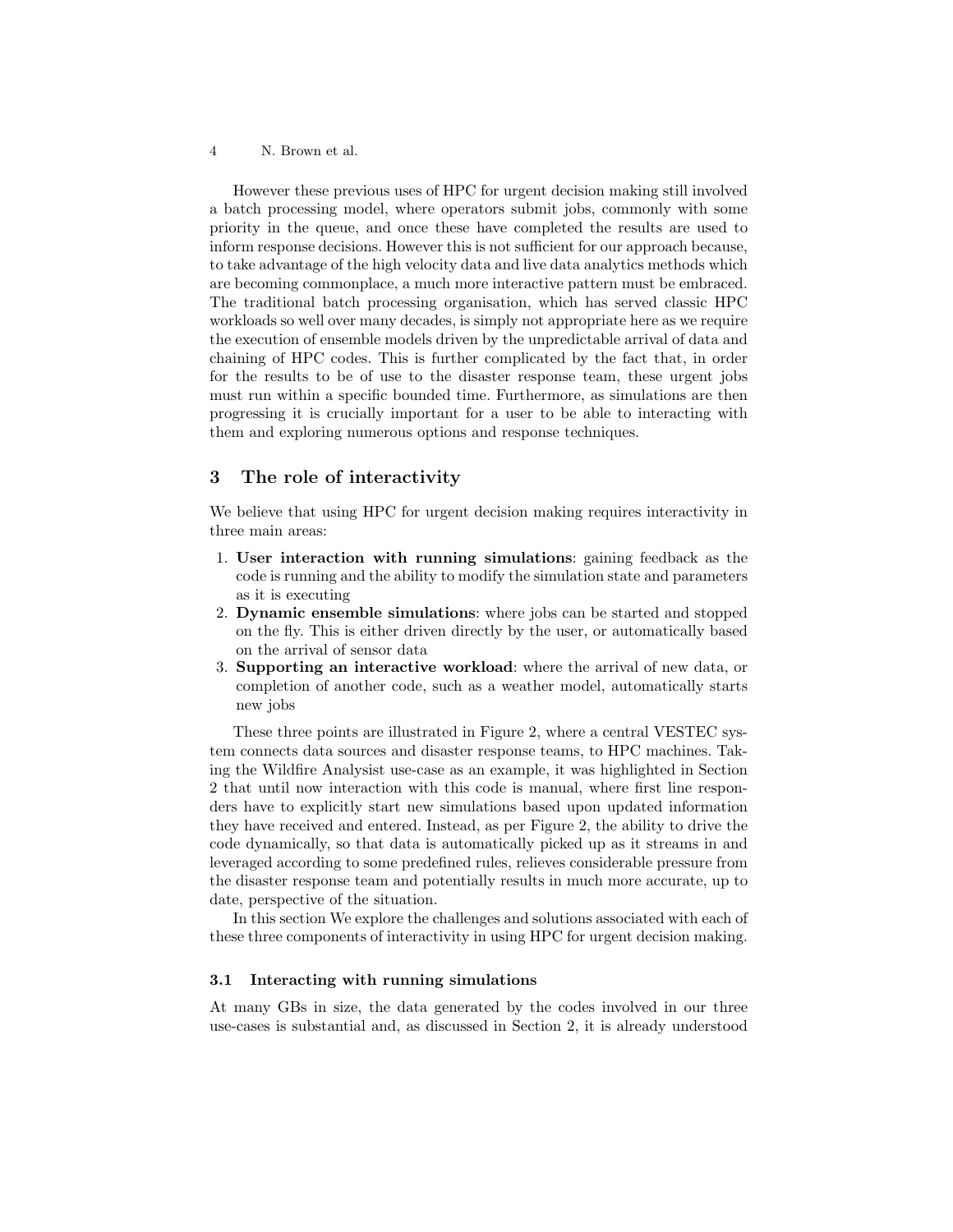

Fig. 2. Overview of interactivity involved in using HPC for urgent decision making

that, to enable efficient data processing, then an in-situ method, where the data is handled as it is generated rather than written out to disk first, is crucial. Furthermore, there is a requirement for feeding back from the user to the simulation in order to modify the state on the fly as the code is running. The unique requirements of urgent decision making means that driving this analysis and interaction via a visual program is highly desirable and ParaView [7] is being used for this in the VESTEC project.

ParaView [7] is an open source data analysis and visualisation application used in many different application areas to analyze and visualize scientific data sets. Designed as a framework, tools are provided to build visualisations appropriate to specific application data analytics and then exploration can be performed interactively in 3D or via ParaView's batch processing capabilities. ParaView supports execution over distributed memory and, as such, can handle very large datasets, which is important in the context of disaster response. Under the hood, ParaView uses the highly popular Visualization ToolKit (VTK) for graphics rendering and Qt for windowing support. In this project we are combining ParaView with Catalyst [8], an in-situ library which orchestrates the simulation with analysis and/or visualization and connects to ParaView. A major benefit of these tools is that the analysis and visualization tasks can be implemented in a high level language such as Python or C++, or via the ParaView GUI.

The role of ParaView and Catalyst is illustrated in Figure 3, servicing a number of ensemble simulations that are running on an HPC machine. These ensembles are integrated with Catalyst and raw timestep data from each job is passed to a user provided pipeline of analysis scripts which reduce it, for instance via sampling. This reduced data is then transmitted to the ParaView GUI, typically running on a client machine and connected by TCP/IP, but it can also pick up files using the file system or run directly on the HPC machine and be forwarded via X11. Depending on how the ParaView GUI has been set up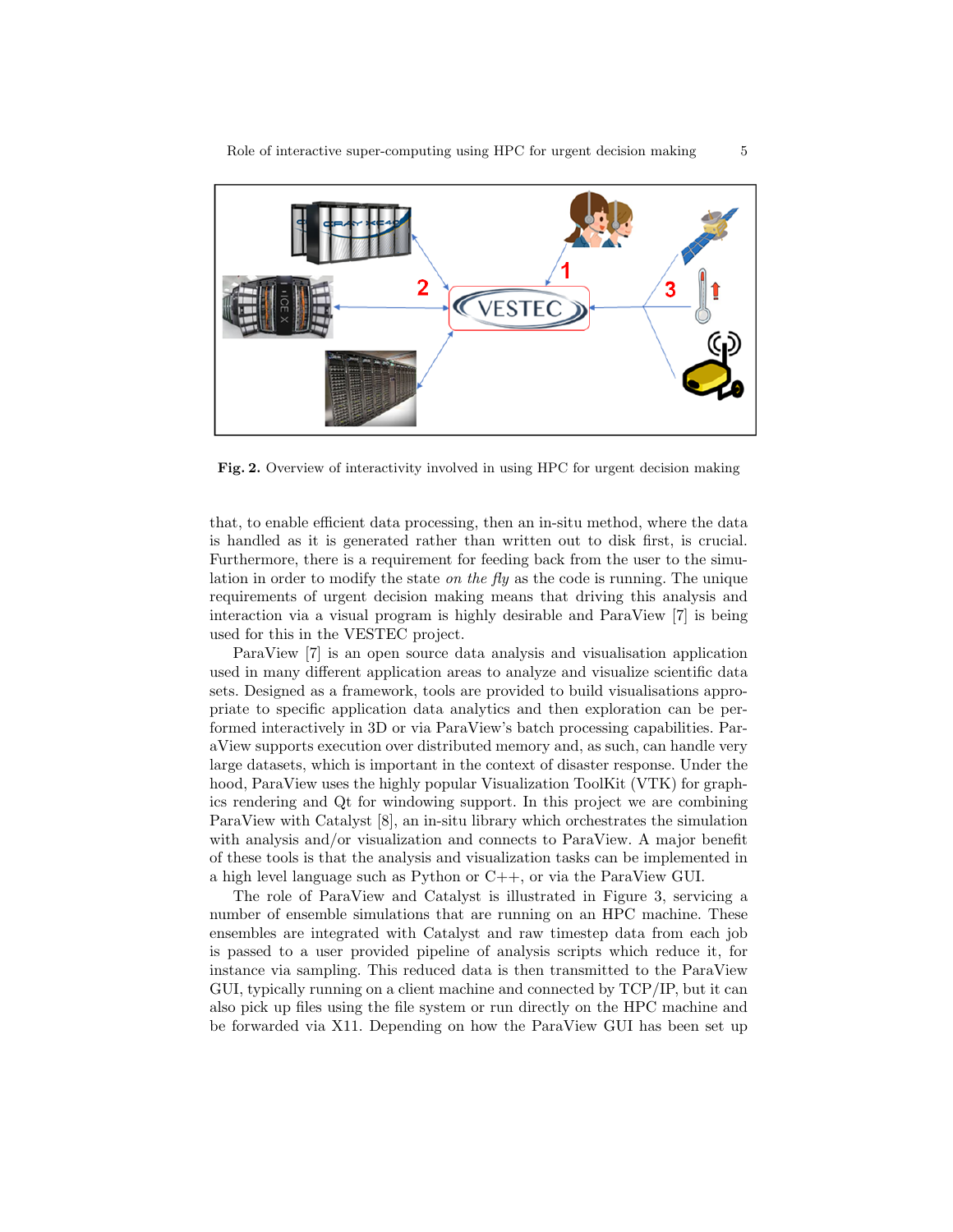

Fig. 3. Example of the interaction with running ensembles

for the specific disaster response job, the user is able to provide feedback which, via the Catalyst tool, is delivered to the appropriate ensemble job(s). Whilst the simulation itself still needs to implement the specific details of how to process the user's feedback, using the Catalyst tool means that they do not need to be concerned with the mechanism of how the feedback is delivered.

However, it is not just HPC technology that needs to be considered here, as the data sizes involved mean that underlying data science and visualisation techniques must also be addressed. For instance, the VESTEC project is also researching novel data reduction techniques that support the identification of topologically relevant features from individual simulation step data. This relies on sampling raw data from topological proxies and then isolating the most representative members from the ensembles and estimating the probabilities of the appearance of specific features from this. Furthermore, graphical techniques such as in-situ ray tracing, must also be further developed to support scalable image generation and fast access to full-resolution simulation state.

#### 3.2 Dynamic ensemble simulations

Previous research around using HPC for urgent decision making has identified how important it is for simulations to be started quickly, rather than languishing in the batch queue system [2]. Whilst using a dedicated machine for urgent decision making might seem like an obvious choice, the relative rarity of these disasters means that such a machine could be lightly used. Furthermore, the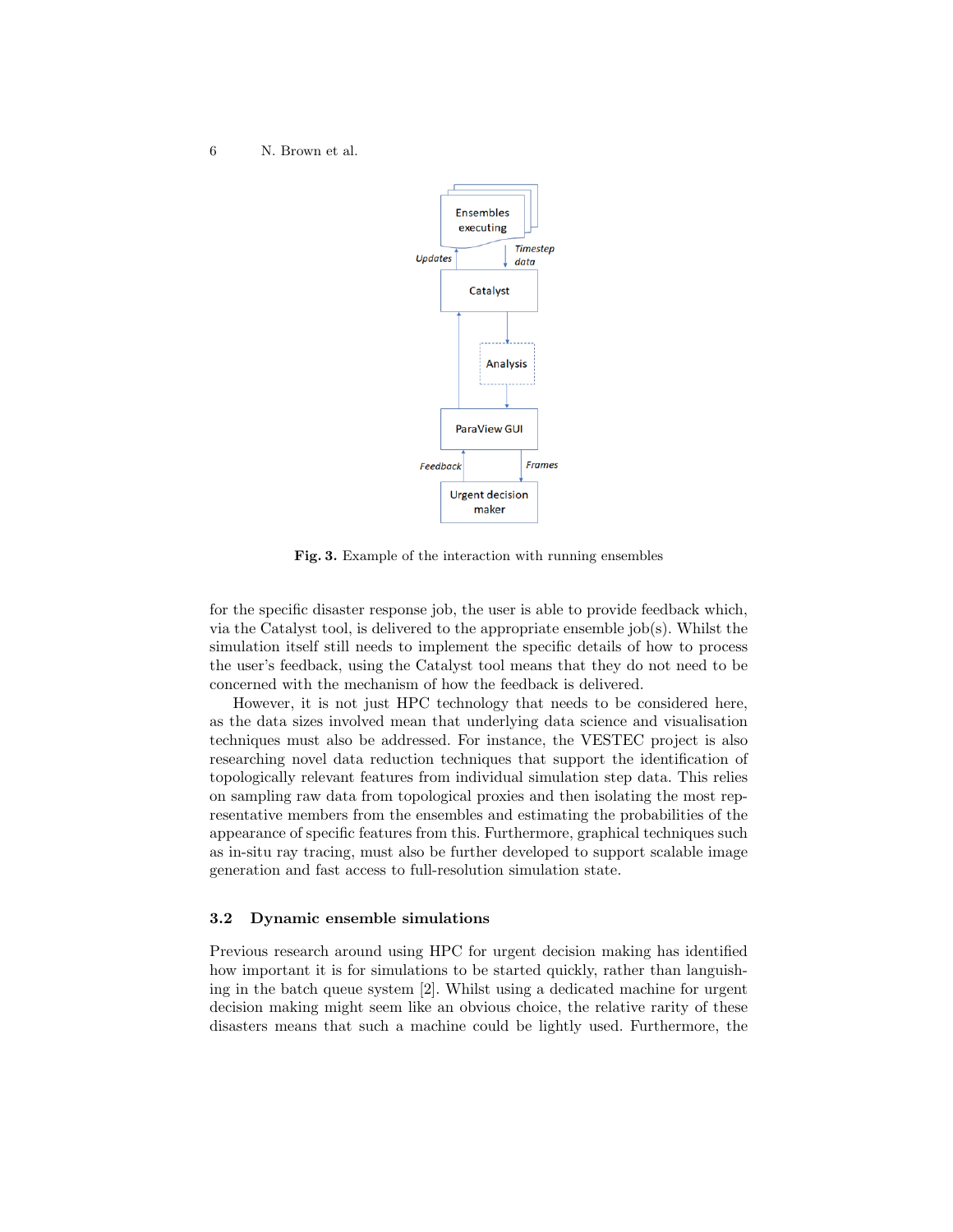ability to run very large, high resolution jobs, is often desirable when it comes to urgent decision workloads, and as such the use of existing HPC resources is attractive. A common approach is to leverage queue priorities, such that jobs submitted to specific queues will run first or even terminate currently running jobs. However, this approach requires significant policy agreement with the individual HPC machine operators, and the execution of urgent jobs will inevitably cause disruption. This might not matter too much with previous urgent decision approaches, which involved running a small number of jobs, but our approach involves running ensemble simulations which can be started unpredictably based on sensor data streaming in over time, meaning that many runs over a not insignificant time period is likely.

In VESTEC we have adopted the idea of a central VESTEC server federating over many HPC machines as per Figure 2. This system periodically tracks the utilisation of each HPC machine and, based upon this knowledge and the specifics of the job, will submit to which ever machine is deemed most appropriate. Federation is entirely hidden from the end-user and, whilst specific HPC machines might still employ further measures such as high priority queue which the VESTEC system can be aware of, the load will be spread out across multiple supercomputers if a significant number of jobs need to be executed. Being a European project, it is our vision that all the major supercomputers of Europe would eventually sign up to such a scheme, although for the purposes of the VESTEC research project we are federating over a smaller number of HPC machines to develop and prove the underlying concepts.

This approach solves another challenge in using HPC machines for urgent decision making, which is that of resilience. Most general purpose HPC machines simply do not operate with the guaranteed level of service availability required for life saving workloads. Even those that currently do, such as the Met Office, are fairly crude in their approach of relying on a hot backup machine which will clear itself of jobs and run the main workload if a failure is detected in the other machine. By contrast, in our approach the federator tracks which jobs are submitted to which machine, and if a supercomputer fails then not only will no more jobs be submitted to it, but also any queued or running jobs will be automatically resubmitted elsewhere. All of this is transparent to the user and more generally a single job might also be submitted to more than one machine speculatively, either to guard against machine failure or to simply hedge bets about which system will run the job first.

Of course there are still challenges involved and an open question is whether this approach of polling machine status provides a level of control is fine grained enough to fully support the execution of codes within a bounded time frame. For instance, a major question which we are looking to answer in this project is whether it will be possible to collect enough data and make accurate enough predictions around machine state and queue times to provide this bounded execution time, or will some combination of special priority queues still be required in the most critical of situations?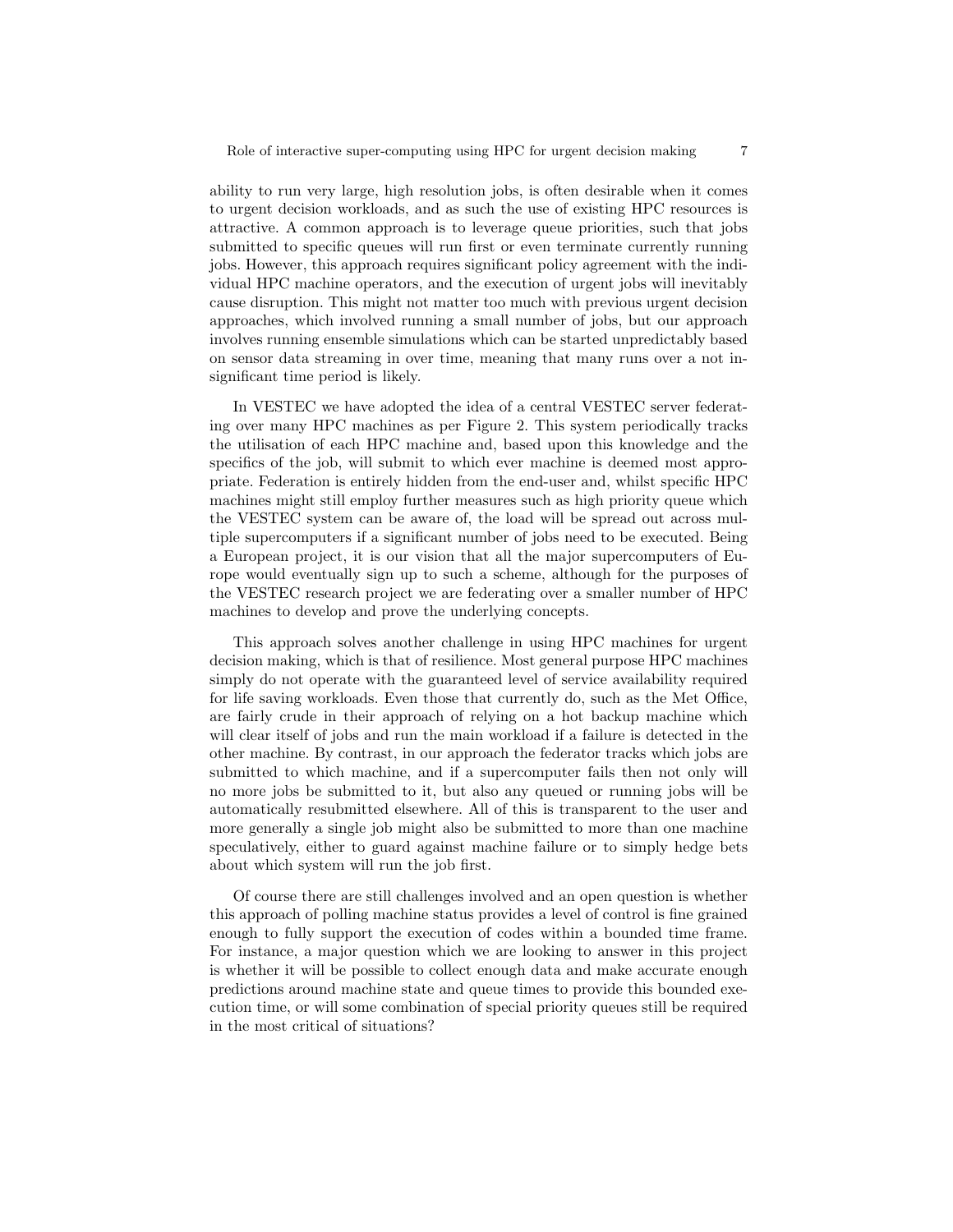Our federation approach does not get us entirely round the challenges of machine policy either. For instance, many operators of supercomputers have fairly strict policies around accounts and who may execute what. In some cases it might not be possible to have a single VESTEC user per system as this could be seen as account sharing which many systems disallow. Instead, individual users might still need their own accounts on the machines and their credentials then provided to VESTEC system for accessing the HPC machines on their behalf. Whilst this is not a major blocker in the context of a research project, in order to roll this approach out across very many machines, such as all supercomputers in Europe which is our vision, then such challenges must be considered and solved.

#### 3.3 Supporting an interactive workload

When it comes to an interactive workload there are two concerns to bear in mind. Firstly, new data arriving from sensors must be processed in some manner, either by performing preliminary analysis or feeding it directly into simulation runs. Secondly, it is desirable to chain the running of simulation codes together, for instance, the execution of a weather model first generates a forecast which is then used by a simulation codes such as Wildfire Analyst, as details of the wind significantly impact how forest fires progress. Both of these requirements need to be handled in a way that requires minimal intervention from the already busy front line responders.

We have identified that a workflow approach is appropriate here, where specific activities are performed and their status tracked. Once activities have completed then their results can be used to drive further activities as per a set of predefined rules. Figure 4 illustrates an example workflow for the forest fire use-case, where the arrival of new data will either update already running ensemble simulations, or start new ones. This is further complicated by the fact that the data might require pre-processing and new instances of the high resolution weather model might need to be executed too, and the weather forecast results provided to new instances of Wildfire Analyst.

Whilst there are very many workflow technologies available, arguably the two most mature and ubiquitous are the Common Workflow Language (CWL) [10] and Apache Taverna [11]. In fact CWL is not a specific technology per-se, but instead a standard for describing workflows which numerous projects have implemented. By contrast, Apache Taverna provides its own workflow description language and ecosystem of tools such as GUIs for designing workflows. These technologies have not grown from an HPC perspective and as such neither is perfectly suited to our needs. When one considers the workflow in Figure 4, they can observe a number of conditionals based on the state of the system or data. However, CWL does not support conditional branching in the workflows directly, so its ability to fully describe the workflows of our use-cases is limited. Apache Taverna by contrast does have some support for conditionals in the workflow, although this is not a commonly used feature, but Taverna is very heavy weight and at the current time of writing uses a description interface which is cur-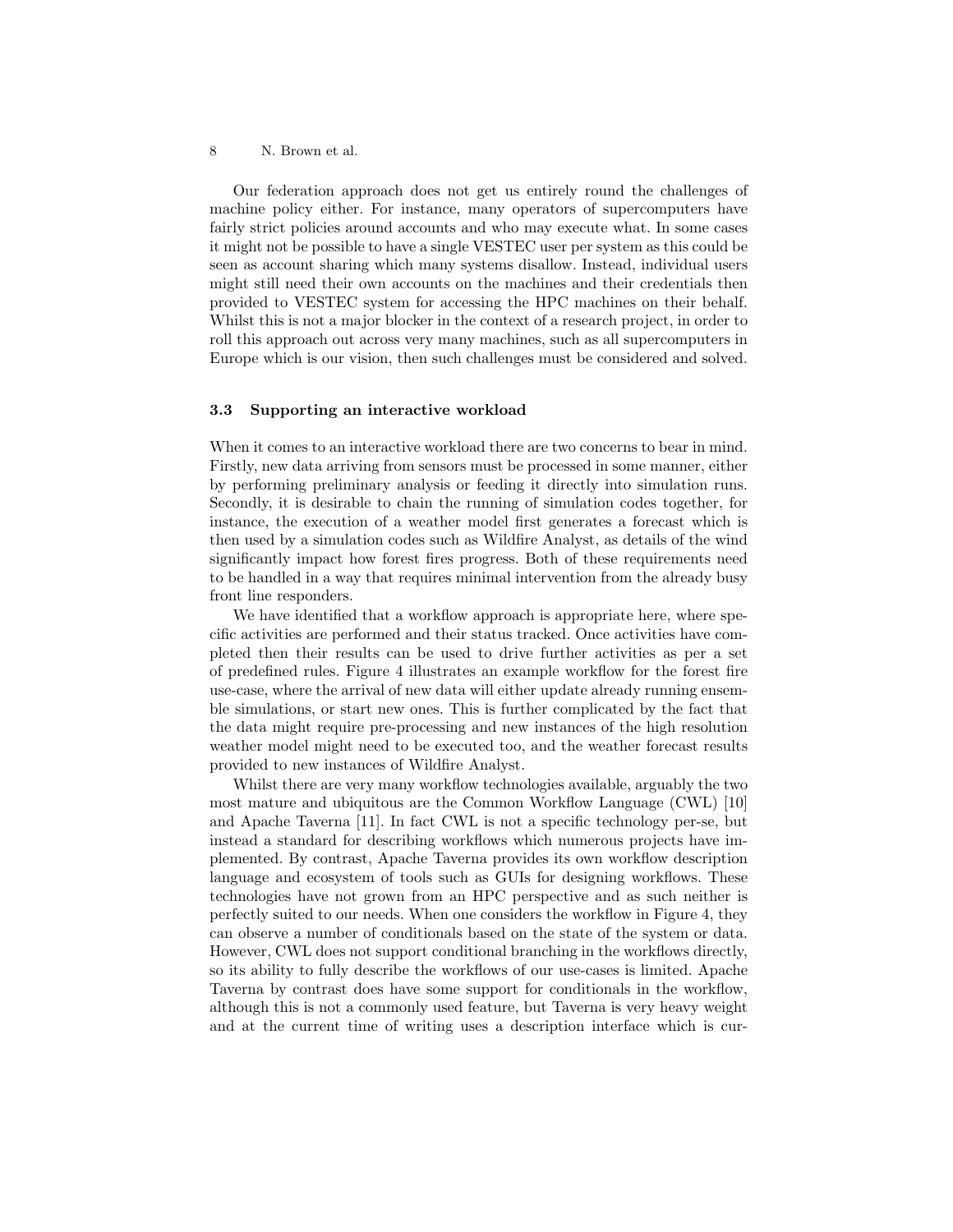

Fig. 4. Example workflow for executing or updating Wildfire Analyst in response to the arrival of new data

rently non-standard and in flux as the technology matures and moves towards full acceptance as an Apache project.

Therefore the approach we have adopted in the VESTEC project is to use CWL, due to its standardised nature, but only use this to describe each individual activity of the workflow and connect these using our own bespoke implementation in the VESTEC system. Whilst this isn't ideal, given the current state of these technologies we believe it is the best work around and potentially as these become more mature for HPC then we can move to standardising the links between activities.

#### 4 The role of the cloud

From the discussions in Section 3 it might seem to the reader that many of the requirements for fusing real-time data with HPC for urgent decision making overlap with those of cloud computing. Hence a natural question is whether the adoption of some public cloud, such as Azure or AWS, could be appropriate here. One could go even further and argue that much of the work we are doing on the VESTEC system duplicates functionality already provided by the cloud, for instance supporting elastic compute, and as such a cloud-first solution could be more appropriate.

However, the cloud is not a silver bullet and there are specific limitations that impact its overall suitability for this kind of high performance work load. One such limitation is the fact that the user must set up the entirely of the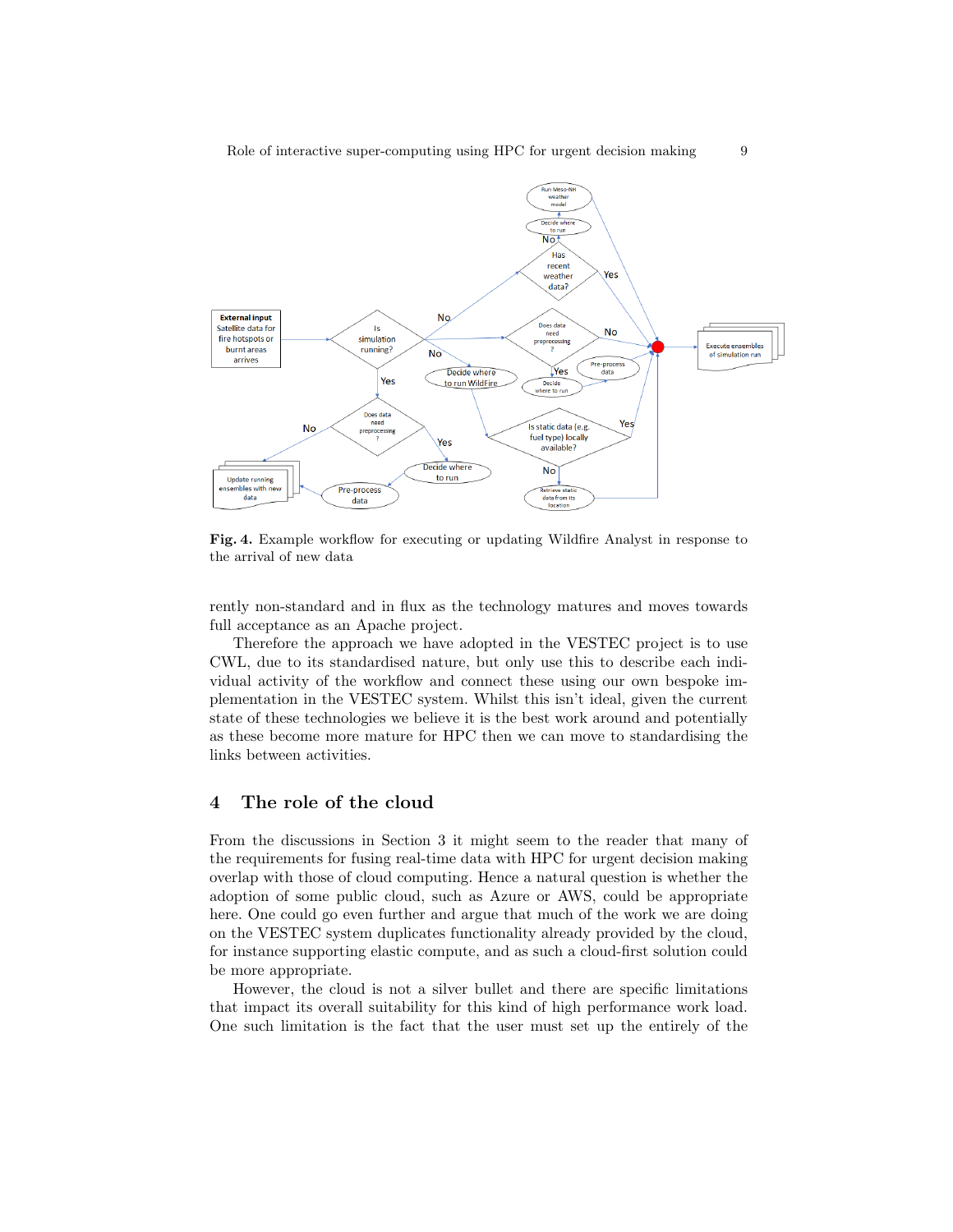infrastructure themselves and it is very easy to make decisions that, later down the line, significantly limit performance. Whilst the compute power of the cloud hardware and the interconnect is of high performance, selecting and configuring an appropriate file system can be a major issue. As such, it can be challenging to obtain high performance from codes that require significant IO, which is common place in HPC and involves all three of our VESTEC use-cases. Whilst high performance file-systems are often available on the cloud, these must be setup and configured by the user which is complex and beyond the capabilities of many users and developers. The common choice is to select a more common parallel file-system technology, such as NFS, and whilst this is still a non-trivial task to set up and configure, it is at-least doable in a realistic time frame.



Fig. 5. Performance comparison, in Site Updates Per Second (higher is better) of HemeLB running on Cirrus, Azure and Azure with no IO

Figure 5 illustrates a performance comparison for HemeLB [9], a CFD code based on the lattice Boltzmann method, on Cirrus which is a HPE/SGI 8600 HPC system (36 Broadwell cores per node, connected via InfiniBand), and Azure (16 Haswell cores per node, connected via InfiniBand.) In this experiment we have picked a domain based on a 3d rotational angiography scan of an anonymous patient with a cerebral aneurysm being treated at the National Hospital for Neurology and Neurosurgery in London, UK. The simulations are concerned with modelling the region around the bifurcation of the internal carotid artery's bifurcation into the anterior cerebral artery and the middle cerebral artery and the code is configured to use a block size of 8, block counts of 13, 26, and 27, and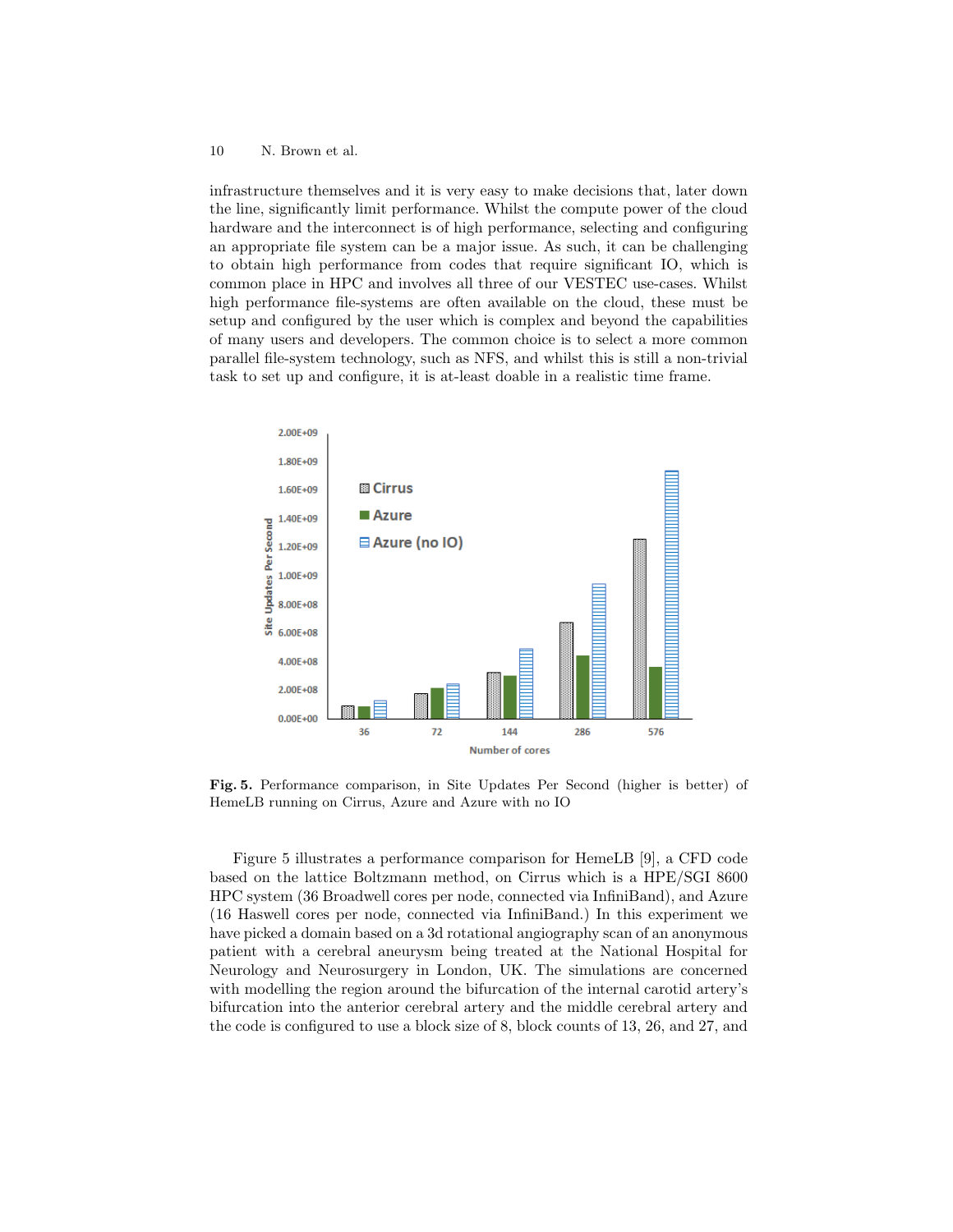650492 total fluid sites. This code is not specifically part of one of the VESTEC use-cases, but we believe that this application area would be applicable to using HPC for urgent decision making in the future.

Whilst the processor technologies between Cirrus and Azure are different, we can still observe patterns here and draw some conclusions. The Cirrus and Azure runs are executing with IO in HemeLB enabled, whereas the Azure (no IO) runs have had IO disabled at the application level. This last configuration, over Azure with no IO, is the fastest and this is because of the absence of IO, which adds some overhead to the code regardless. However it can be seen that when enabling IO on Azure the performance very significantly decreases, 4.7 times slower at 576 cores. The performance on Cirrus with IO enabled is 3.4 times faster than that of Azure with IO enabled. Whilst the Xeon processors are the next generation on Cirrus (Broadwell vs Haswell), we are still using the exact same number of cores and when profiling the code in more detail we found that the vast majority of this time difference was due to the overhead of IO on the cloud.

Another benefit of the cloud is that of elasticity, where new VMs can be spun up quickly rather than having to wait in a batch queue as per HPC machines. However, clouds are not always as elastic as they might initially seem and prior resource requests often have to be made ahead of time for significant amounts of compute. When one considers that the cloud companies must still provision the hardware and ensure that there is enough resource, then this isn't hugely surprising. It does however mean that requesting a very large amount of compute, very infrequently and unpredictably, as would be the case with urgent decision making for disaster response, is not what the cloud has been designed for.

There is also the question of cost and Figure 6 illustrates a cost comparison between HemeLB running on Cirrus, Azure and Azure with no IO. The cost has been normalised, so we can explore the different configurations from a cost perspective irrespective of performance. It is important to note that the costs quoted here are the *full* cost for Cirrus, including support, but Azure configurations only depict the cost of the VMs. Additional activities on the cloud after the job has finished, such as data storage, ingress and egress will incur additional charges. It can be seen that, running on Cirrus is consistently the cheapest option, being 2.7 times cheaper than Azure without any IO and over 12 times cheaper than Azure with IO at 576 cores. The most costly configuration is that of Azure with IO enabled and this is because of the additional file server support VMs that must be stood up.

Whilst the numbers in Figures 5 and 6 illustrate the limitations of the cloud for HPC workloads, the cloud does have a number of features which could be of benefit in the use of computing for disaster response. Firstly, a cloud system could be one of our target machines, with the VESTEC system then federating over this exactly like the HPC machines. Secondly, we believe that some technologies which are closely tied with the cloud, such as object stores, will be very applicable to the technology solution employed by VESTEC.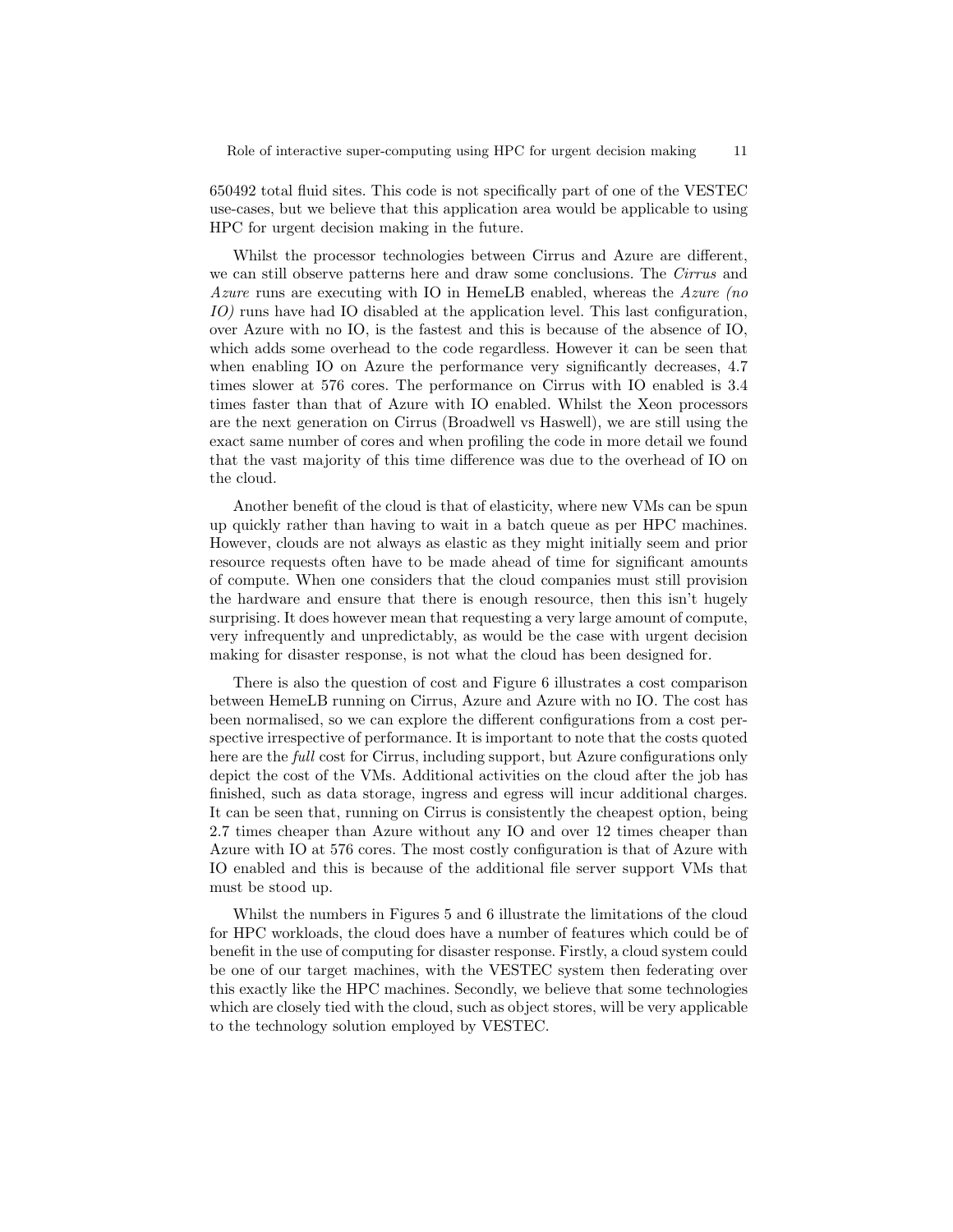

Fig. 6. Normalised cost (lower is better) comparison of running HemeLB running on Cirrus, Azure and Azure with no IO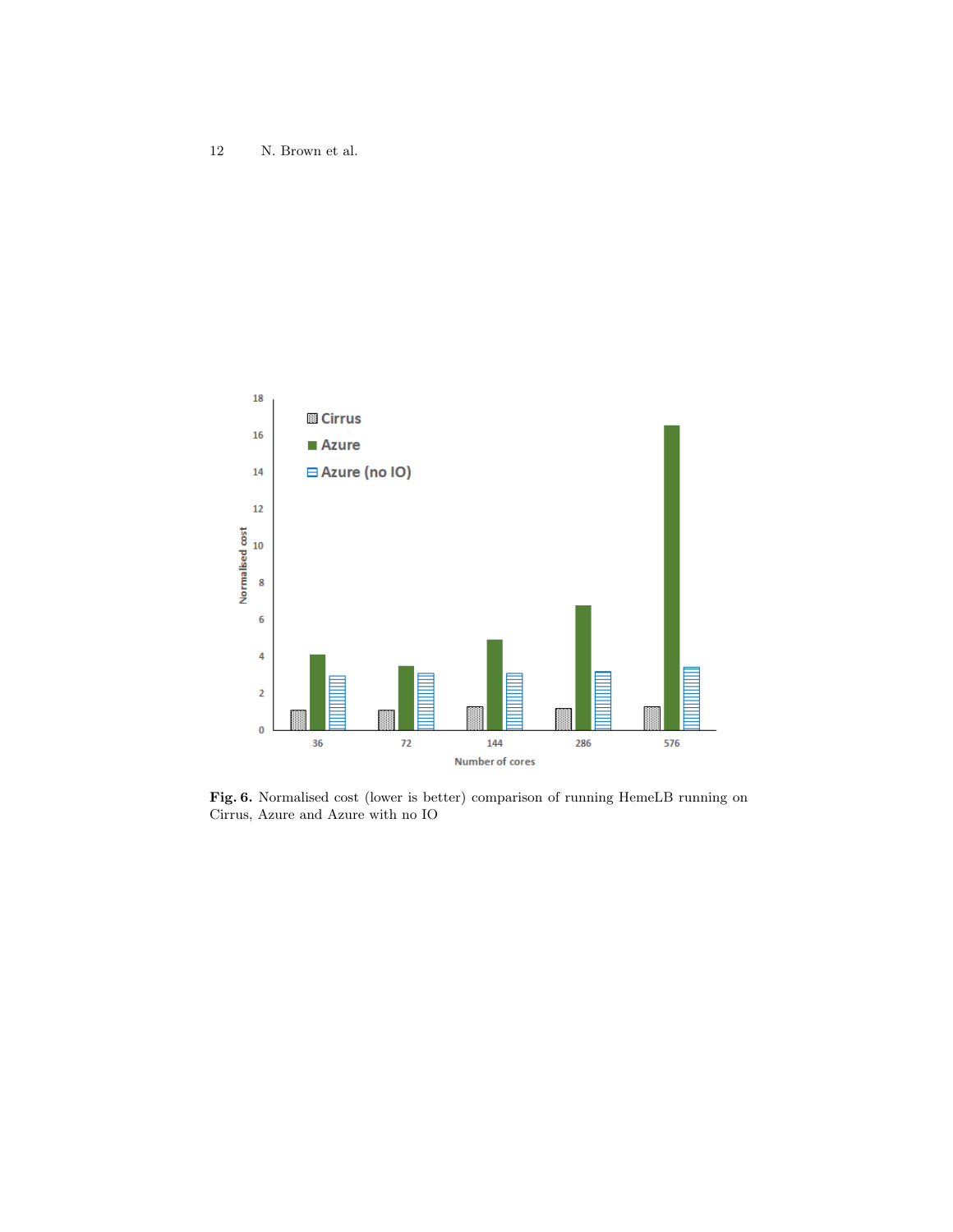In fact, in a way, the VESTEC system can be thought of a private cloud, with machines that subscribe to this then providing the compute resource and our VESTEC control system the overall marshaller. Whilst this does look different to public clouds such as Azure and AWS, there is an overlap of requirements and features, and whilst the implementation of these will by necessity be different, it could be said that the ability to provide the flexibility of the cloud but within the HPC space, is highly desirable for disaster response.

#### 5 Conclusions

The use of HPC for urgent decision making is an exciting new domain for the super-computing community. However there are numerous challenges and barriers that need to be overcome in order for this to be a success, not least because HPC machines, which traditionally favour throughput over individual job latency, are not set up for this sort of workload. In this paper we have identified three major challenges around interactivity that need to be addressed in order to successfully use HPC for disaster response; interacting with running simulations, dynamic ensemble control, and supporting an interactive workload.

The role of interactivity is crucial here and, whilst no existing technologies are absolutely perfect, with further enhancements they can be made to work together but the devil is in the detail in terms of how one actually achieves this. It is clear that this effort requires expertise from across numerous domains, from traditional simulation, to data analysis, to visualisation techniques, to realtime computing, all these different components must be considered if we are to transform disaster response.

We are currently building the VESTEC system and exploring the hypothesis that by federating across multiple HPC machines, one addresses the limitations of HPC for this type of workload. Whilst it involves significant effort to further develop the tools, techniques and technologies, the potential payoff for the HPC and disaster response communities is significant if we are successful.

#### 6 Acknowledgements

This work was funded under the EU FET VESTEC H2020 project, grant agreement number 800904.

#### References

- 1. Beckman, P., Nadella, S., Trebon, N. and Beschastnikh, I., 2007. SPRUCE: A system for supporting urgent high-performance computing. In Grid-based problem solving environments (pp. 295-311). Springer, Boston, MA.
- 2. Yoshimoto, K.K., Choi, D.J., Moore, R.L., Majumdar, A. and Hocks, E., 2012. Implementations of urgent computing on production HPC systems. Procedia Computer Science, 9, pp.1687-1693.